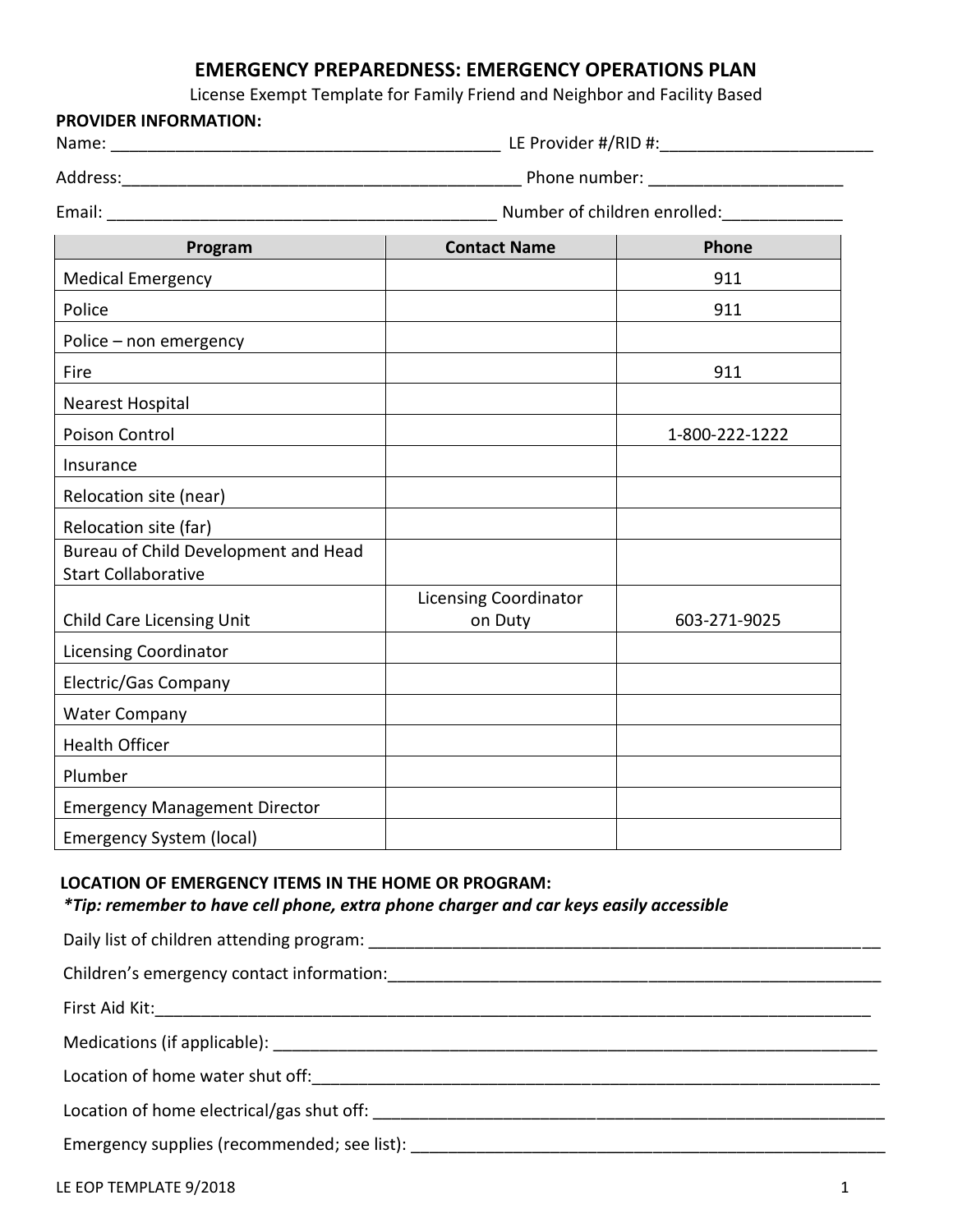License Exempt Template for Family Friend and Neighbor and Facility Based

#### **EVACUATION AND RELOCATION PLAN**

An evacuation plan is developed to assist provider in evacuating all children in care in an efficient manner *(due to fire or other dangerous situation)* and should include:

- Location of exits
- Directions for exiting the building
- Items that should be taken when evacuating
	- Things to consider: cell phone phone charger first aid kit adult & child medications, -emergency contact information - list of the children present, etc.
- Location where provider and children are locating to (think about both near location and far location)

**EVACUATION AND RELOCATION PLAN:** In the event we need to evacuate the child care home, we will follow the directions from emergency personnel or the following procedures will be implemented:

| <b>Evacuation routes/exits -</b>              | Use the Sesame Street Family guide or see samples on the Child Care Aware of                         |
|-----------------------------------------------|------------------------------------------------------------------------------------------------------|
| <b>Near (within walking</b><br>distance):     | New Hampshire Website (http://nh.childcareaware.org/emergency-planning/)                             |
|                                               |                                                                                                      |
| Attach a plan of your                         | Relocation site - Near (within walking distance)                                                     |
| home and the surrounding                      |                                                                                                      |
| area outside of your home                     |                                                                                                      |
|                                               |                                                                                                      |
|                                               |                                                                                                      |
| Items to think about if                       | How are you transporting infants who cannot walk, etc.? Rolling crib? Stroller?                      |
| evacuating                                    | <b>Baby wearing carrier?</b>                                                                         |
| <b>Infants/Toddlers and</b>                   |                                                                                                      |
| other children with special                   |                                                                                                      |
| care needs:                                   |                                                                                                      |
| <b>Communication with</b><br><b>Families:</b> | Once all children are safely evacuated:<br>911 will be called                                        |
|                                               | $\bullet$<br>Parents will be notified of the evacuation                                              |
|                                               |                                                                                                      |
|                                               | If possible, a note with the relocation address and time of evacuation will<br>be posted on the door |
| <b>Emergency Supplies &amp;</b>               | Where are these items in your home/program?                                                          |
| Location of kit(s):                           |                                                                                                      |
| <b>Evacuation to relocation</b>               | Relocation site $-$ Far (outside of the immediate area)                                              |
| site - Far (outside of                        |                                                                                                      |
| immediate area):                              |                                                                                                      |
|                                               |                                                                                                      |
|                                               | Phone number:                                                                                        |
|                                               | *Be certain to ensure relocation sites are safe to evacuate to                                       |
|                                               | *Let families know if emergency personnel directed you to a different location                       |
|                                               | than you had planned                                                                                 |
| <b>Transportation Plan to</b>                 | Are you walking with the children? Driving in your car? Hiring an Uber?                              |
| relocation site(s):                           |                                                                                                      |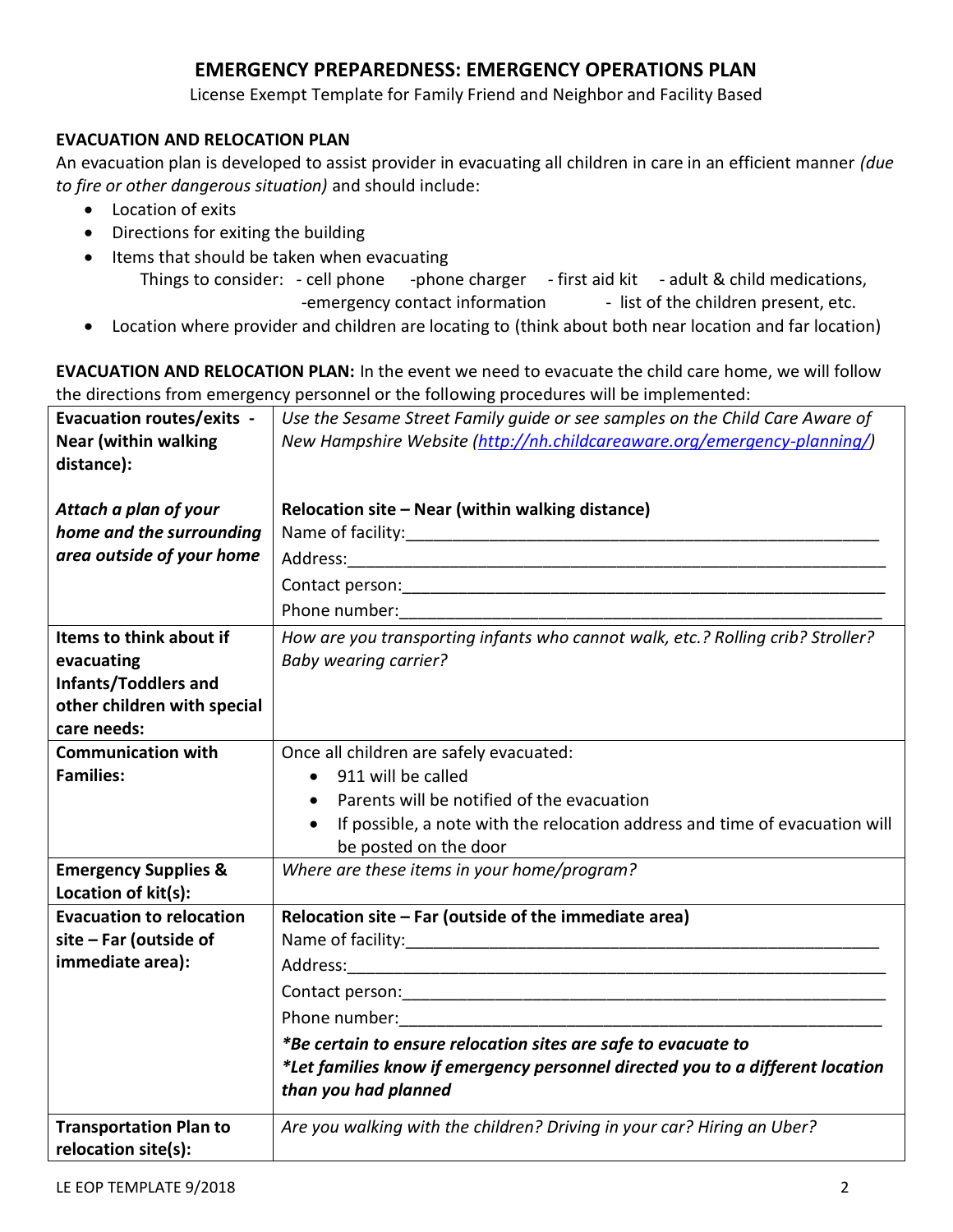License Exempt Template for Family Friend and Neighbor and Facility Based

**SHELTER-IN-PLACE:** In the event we need to stay inside the home due to severe weather or notification from authorities, we will follow the directions from emergency personnel, or the following procedures will be implemented:

| Location inside of<br>home/building:                           | What room in your home/building?                                                                         |
|----------------------------------------------------------------|----------------------------------------------------------------------------------------------------------|
| <b>Location of Emergency</b><br><b>Supplies/First Aid Kit:</b> | Where are your supplies in your home/program? Remember to bring them with<br>you to the secure location. |
| <b>Communication with</b><br><b>Families:</b>                  |                                                                                                          |

**LOCKDOWN:** In the event of a situation that may result in harm to persons inside the home, such as shooting, intruder, trespassing, or any situation deemed harmful at the discretion of the provider, the providers is to have a plan for a lockdown. A lockdown means the occupants of a home are restricted to the interior of the home and the doors and windows are secured to ensure no one enters or leaves until it is safe to do so.

| Immediate first steps:                        | Notify police<br>Lock all doors and windows<br>Pull shades/blinds/curtains, etc.<br>Bring first aid kit/emergency supplies to secure place |
|-----------------------------------------------|--------------------------------------------------------------------------------------------------------------------------------------------|
| Location inside of home:                      |                                                                                                                                            |
| Go to a secure place of the<br>home/building  | *Can consult with local emergency personnel to identify most secure location<br>within home                                                |
| <b>Communication with</b><br><b>Families:</b> |                                                                                                                                            |

**PARENT/FAMILY REUNIFICATION:** In the event we need to evacuate and relocate, or when parents/guardians are unable to get to children, the following procedures will be followed to reunite children with parents/guardians (or other contacts designated by parent/guardian) as soon as it is safe.

| <b>Notification:</b> | • Provider will call and/or text parents/guardians<br>• Parent/guardian phone numbers are located:                                                                                                                                                 |
|----------------------|----------------------------------------------------------------------------------------------------------------------------------------------------------------------------------------------------------------------------------------------------|
| Release:             | • Children will only be released to the parent/guardian or contacts listed<br>on the child's form with proper identification<br>Make sure the attendance is complete and clearly reflects who picked<br>$\bullet$<br>up the child and at what time |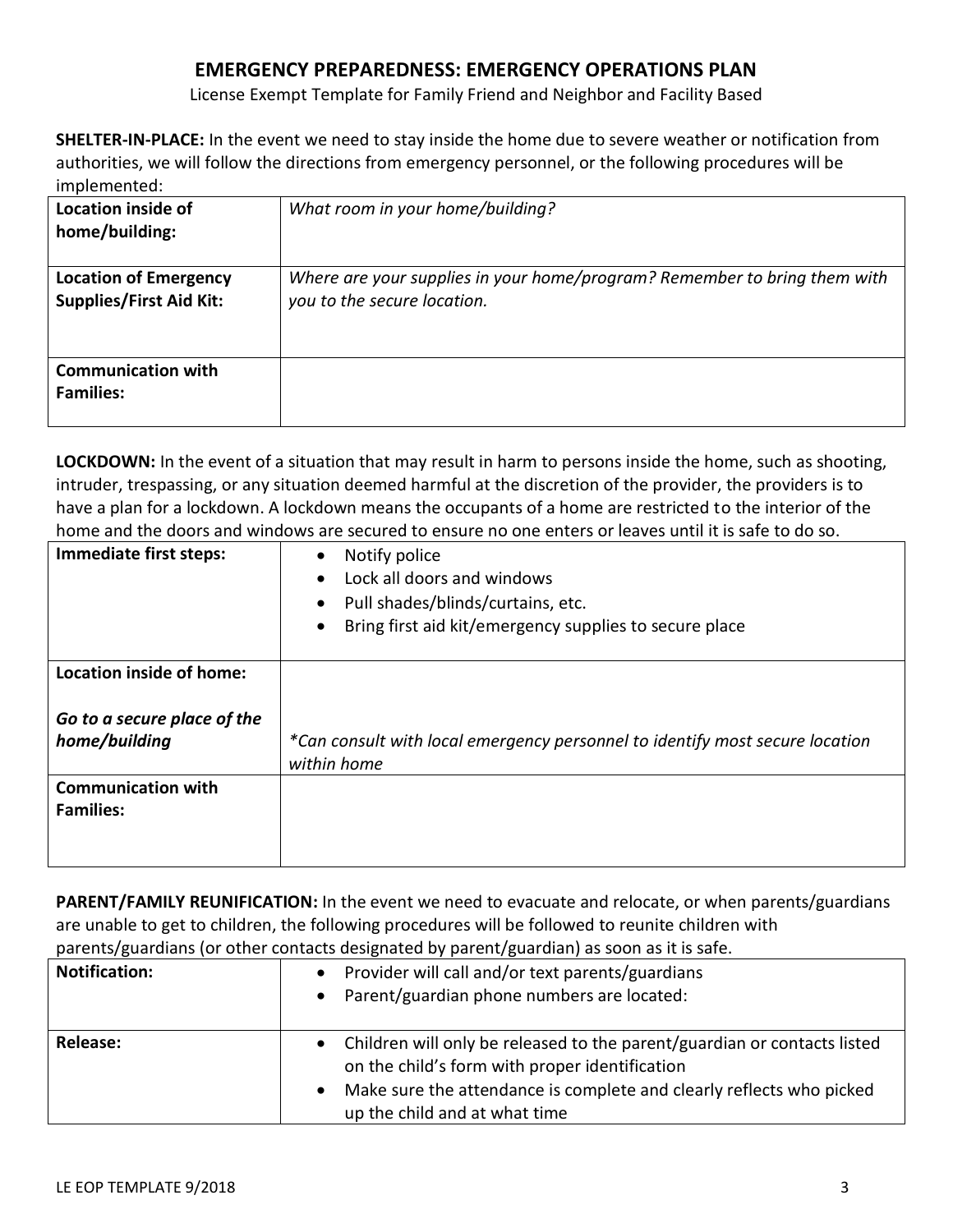License Exempt Template for Family Friend and Neighbor and Facility Based

**RE-OPENING AFTER AN EMERGENCY:** In the event the provider/facility needs to evacuate off-site due to an emergency, the provider/facility must ensure the home/building is safe prior to allowing children back into care. If you are unable to open immediately after an emergency, provide the families with the contact information of Child Care Aware of New Hampshire to help them find potential alternative care.

| Items to consider prior to<br>re-opening:     | Have a professional inspection of the home and repair any damage<br>$\bullet$<br>If the home was impacted, contact child care licensing to conduct a<br>$\bullet$<br>review of the home to ensure all regulations are met |
|-----------------------------------------------|---------------------------------------------------------------------------------------------------------------------------------------------------------------------------------------------------------------------------|
| Plan for re-opening after an<br>emergency:    |                                                                                                                                                                                                                           |
|                                               |                                                                                                                                                                                                                           |
| <b>Communication to</b><br>parents/guardians: |                                                                                                                                                                                                                           |

**COMMUNICATION PLAN WITH FAMILIES:** During an emergency, accommodating the needs of the children in care is the priority of the provider. Communicating the emergency plan to parents, helpers, and local emergency managers prior to an emergency; and pre-planning how to notify parents when an emergency arrives, allows providers to concentrate on the children during an emergency.

\_\_\_\_\_\_\_\_\_\_\_\_\_\_\_\_\_\_\_\_\_\_\_\_\_\_\_\_\_\_\_\_\_\_\_\_\_\_\_\_\_\_\_\_\_\_\_\_\_\_\_\_\_\_\_\_\_\_\_\_\_\_\_\_\_\_\_\_\_\_\_\_\_\_\_\_\_\_\_\_\_\_\_\_\_\_\_\_\_

\_\_\_\_\_\_\_\_\_\_\_\_\_\_\_\_\_\_\_\_\_\_\_\_\_\_\_\_\_\_\_\_\_\_\_\_\_\_\_\_\_\_\_\_\_\_\_\_\_\_\_\_\_\_\_\_\_\_\_\_\_\_\_\_\_\_\_\_\_\_\_\_\_\_\_\_\_\_\_\_\_\_\_\_\_\_\_\_\_\_

\_\_\_\_\_\_\_\_\_\_\_\_\_\_\_\_\_\_\_\_\_\_\_\_\_\_\_\_\_\_\_\_\_\_\_\_\_\_\_\_\_\_\_\_\_\_\_\_\_\_\_\_\_\_\_\_\_\_\_\_\_\_\_\_\_\_\_\_\_\_\_\_\_\_\_\_\_\_\_\_\_\_\_\_\_\_\_\_\_\_

\_\_\_\_\_\_\_\_\_\_\_\_\_\_\_\_\_\_\_\_\_\_\_\_\_\_\_\_\_\_\_\_\_\_\_\_\_\_\_\_\_\_\_\_\_\_\_\_\_\_\_\_\_\_\_\_\_\_\_\_\_\_\_\_\_\_\_\_\_\_\_\_\_\_\_\_\_\_\_\_\_\_\_\_\_\_\_\_\_\_

**Parents will be notified by (call, text, etc.):**\_\_\_\_\_\_\_\_\_\_\_\_\_\_\_\_\_\_\_\_\_\_\_\_\_\_\_\_\_\_\_\_\_\_\_\_\_\_\_\_\_\_\_\_\_\_\_\_\_\_\_\_\_\_

**The emergency plan is shared with parents (how, when, how often):**\_\_\_\_\_\_\_\_\_\_\_\_\_\_\_\_\_\_\_\_\_\_\_\_\_\_\_\_\_\_\_\_\_

The emergency plan is practiced with the children in care (how, when, how often):

Plan is shared with (local emergency managers, fire department, etc.):

| <b>Drill Type</b> | Date Completed (*two per year) |
|-------------------|--------------------------------|
|                   |                                |
|                   |                                |
|                   |                                |
|                   |                                |

#### **DOCUMENTATION OF EMERGENCY PREPAREDNESS DRILLS**